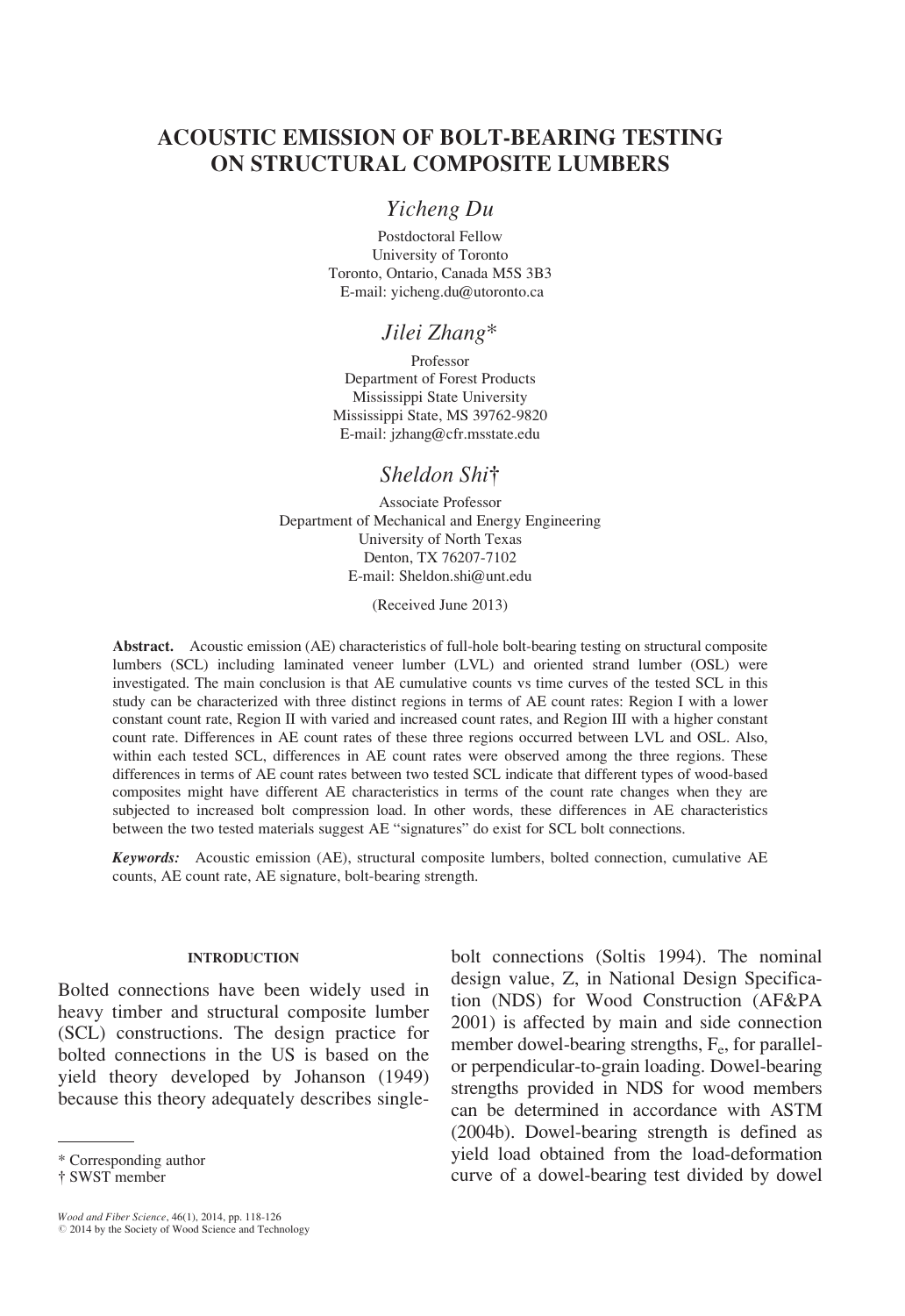diameter and specimen thickness. The bearing yield load of a tested specimen is determined through fitting a straight line to the initial linear portion of the load-deformation curve recorded during the test, offsetting this line by a deformation equal to 5% of the bolt diameter, and finally selecting the load at which the offset line intersects the load-deformation curve.

Acoustic emission (AE) is defined as the class of phenomena in which transient elastic waves are generated by the rapid release of energy from a localized source or sources within a material (ASTM 2002). All materials, including SCL, contain minute flaws randomly distributed throughout their volume. Subjected to stress, these flaws initiate microfractures. As the stress increases, the microfractures randomly enlarge in intermittent step-like bursts. During each burst, high-frequency soundwaves are produced (Knuffel 1988). These elastic waves can be detected by resonant transducers. Therefore, the AE method allows observation and registration of destructive changes occurring in a material at the moment of stress. It provides possibilities to follow destructive processes that take place in bolt connections, beginning with microcracks and ending up in total failure.

Many AE techniques can be used to locate and characterize the source by using different parameters that characterize an AE signal. Those parameters (Bucur 1995) are mode of emission (continuous or burst); rate of emission; the acoustic emission event (Beall and Wilcox 1987); the accumulated activity, total number of events observed during a specific period of time (Aicher et al 2001); the threshold set at a selected discriminator level; duration of the event; AE cumulative count (Porter et al 1972; Ansell 1982; Sato et al 1984; Noguchi et al 1992; Raczkowski et al 1999; Ayarkwa et al 2001; Gozdecki and Smardzewski 2005; Ando et al 2006; Chen et al 2006; Ritschel et al 2013); AE count rates (Sato et al 1984; Gozdecki and Smardzewski 2005; Smardzewski and Gozdecki 2007); AE cumulative energy (Knuffel 1988; Ritschel et al 2013); and average AE energy (Ritschel et al 2013).

AE signals generated during a bolt-bearing test on SCL provided important information about all destructive processes occurring and changes taking place in the material from which they are emitted (Porter et al 1972). These acoustic emissions are caused by localized failure of the wood or wood-based material (Beall and Wilcox 1987). Two types of localized wood failure modes commonly occur at connections subjected to lateral compression loads: crushing of wood fibers in the bearing adjacent to the bolt and splitting of wood fibers. Each of these types of failures might generate unique acoustic signatures.

AE is a popular nondestructive material testing technique because it gives information regarding plastic deformation and failure of materials (Ayarkwa et al 2001). Therefore, if appropriate characteristics of AE signals generated from bolt-bearing test specimens constructed with assorted SCL can be identified with "signatures," then AE information would be used to develop a nondestructive evaluation (NDE) monitoring of damage occurring in bolt connections in terms of identifying different stages of material fracture: initiation, propagation, and destruction (Porter et al 1972; Knuffel 1988).

Limited literature was found that used AE to characterize the compressive load-bearing behavior of bolted connections in wood-based SCL such as laminated veneer lumber (LVL) and oriented strand lumber (OSL) with quantitative analyses of AE count rates for each of three crack development regions, initiation, propagation, and catastrophic failure. Therefore, the main objectives of this investigation were to study AE signal characteristics of bolt-bearing behavior in selected SCL and to characterize compressive load-bearing behaviors of bolted connections using AE techniques.

### MATERIALS AND METHODS

### Experimental Design

Figure 1 shows the configuration of a bolt-bearing strength test specimen used in this study by referencing ASTM (2004a, 2004b). The specimen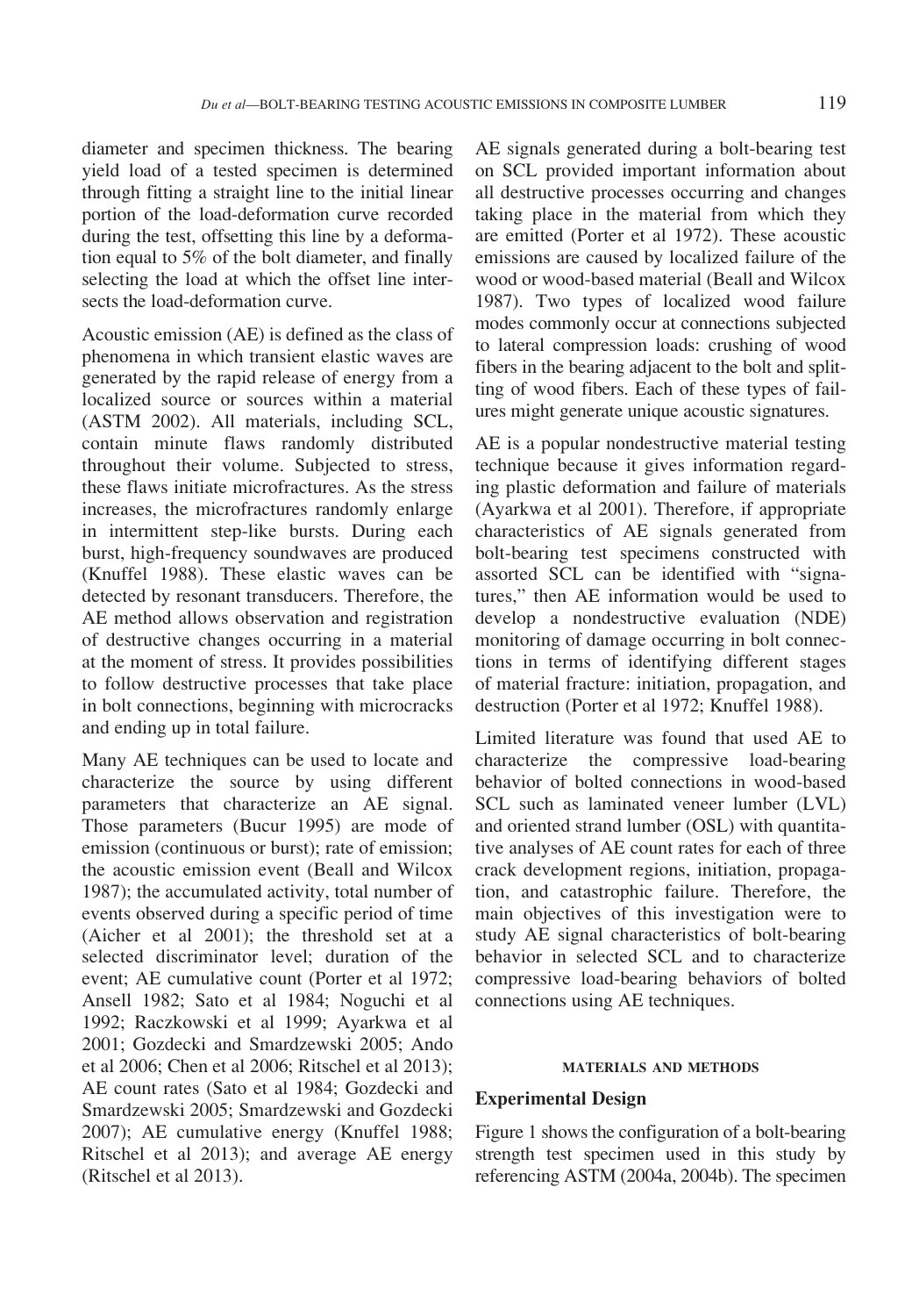

Figure 1. Schematic of full-hole bolt-bearing testing specimen and setup.

measured 184 mm wide  $\times$  279 mm tall. Grade 5 19.1-mm-diameter bolts were used for the evaluation. The holes for the bolts in the specimens were drilled 1.59 mm larger than the bolt diameter. The loaded length was 203 mm.

Experiments with a complete two  $\times$  two factorial design with five replications per cell were conducted to evaluate loading capacity and AE characteristics of bolted connections in SCL subjected to compression loads. Factors investigated were material type (LVL, OSL) and loading direction (parallel and perpendicular to material surface veneer or strand orientation). LVL specimens were supplied from International Paper (Thorsby, AL) and were 41.3 mm thick. OSL specimens used in this study were commercial APA Rimboard Plus supplied by Grant Forest Products (Fairfax, SC). OSL was 28.6 mm thick. The wood species of the two evaluated materials was southern pine.

### Acoustic Emission Apparatus

The AE apparatus used in this experiment consisted of an AE measuring system box called DiSP (Digital Signal Process), a laptop computer with Physical Acoustics Corporation (PAC) AEwin (Acoustic Emission for Windows) installed, and PAC acoustic emission sensors. AEwin is a software program that takes the data from DiSP, records it in terms of AE events and AE counts, and represents it in graphical form. The AE sensor operating frequency range was from 50 to 200 kHz. For wood-based materials, the range of about 100-200 kHz provided sufficient sensitivity to emissions of interest (Beall 1985).

# **Testing**

Figure 1 shows a schematic diagram of the testing setup for the full-hole bolt-bearing test. There were three sensors mounted by silicon grease on each specimen. Sensor 1 was placed on the specimen surface 25.4 mm beneath the center of the bolt. Sensor 2 was 76.2 mm diagonally to the right and left of the bolt. Sensor 3 was 76.2 mm below the bolt. This study only reports results from AE activities recorded on Sensor 1.

All tests were performed on a Tinius–Olsen universal testing machine according to ASTM (2004b) at a loading rate of 1 mm/min. Loaddeformation curves with synchronous AE activities were recorded. The threshold was set at 30 dB, and the preamp was set at 40 dB. A filter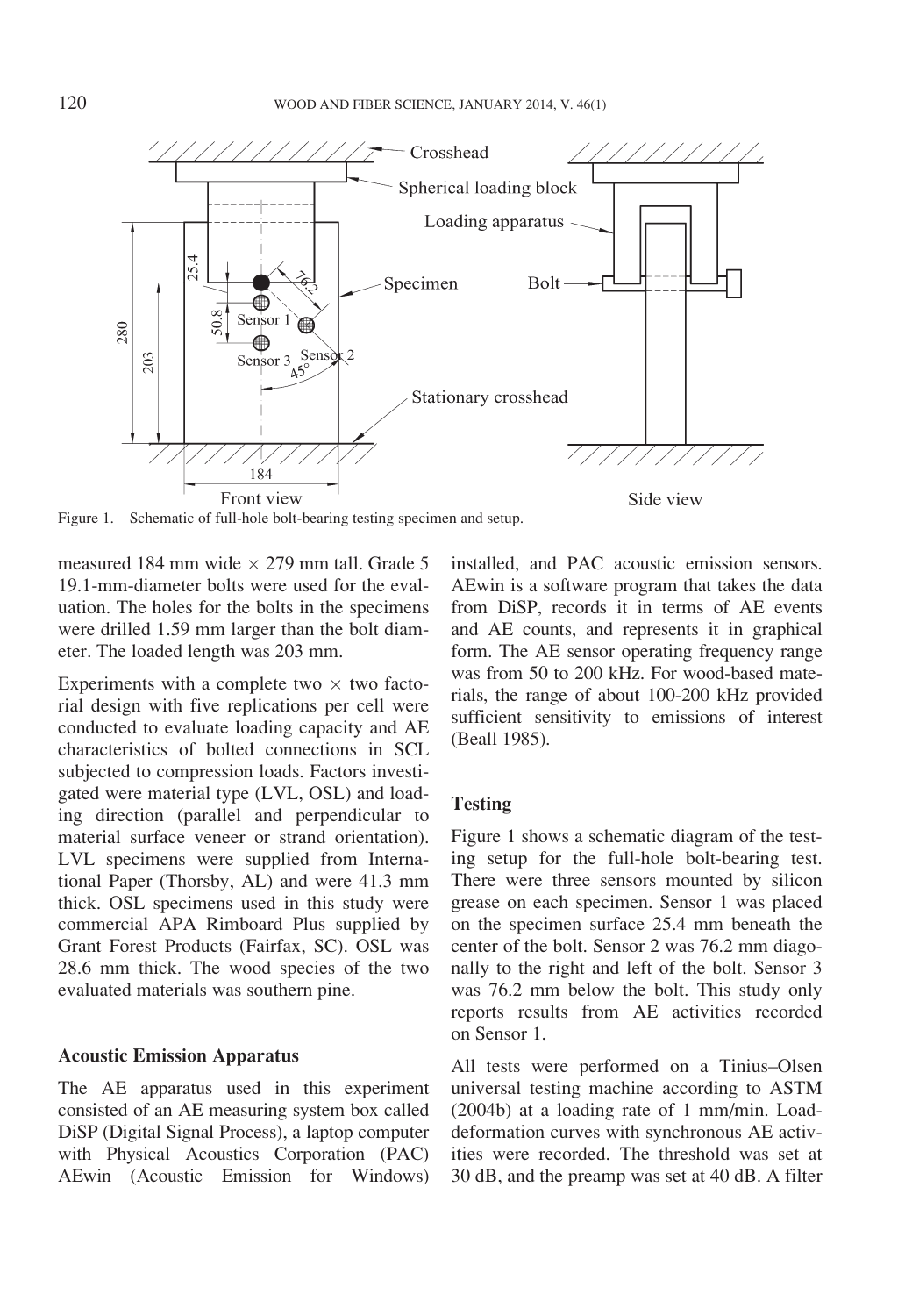was set at a range from 10 to 100 kHz. Prior to bearing testing, all specimens were conditioned in a 12% RH chamber.

### RESULTS AND DISCUSSION

Figures 2 and 3 show synchronous parts of typical cumulative counts vs time and load vs deformation curves of each of the four tested groups, LVL specimens loaded parallel and perpendicular to grain, and OSL specimens loaded parallel and perpendicular to grain. Specific gravity of LVL and OSL averaged 0.53 and 0.54, respectively. Moisture content of LVL and OSL averaged 10.1 and 10.5%, respectively. Mode of failure observed was mainly crushing of the wood under the bolt.

Table 1 summarizes mean stresses corresponding to different critical load points on the load-deformation curve for each of the four tested specimen groups. Table 2 summarizes mean AE count rates for Regions I and III of each tested specimen group. Table 3 summarizes the ratios of each stress at different load points on load-deformation curves to its corresponding stress at the proportional limit for each of the four tested specimen groups.

# Load-deformation Curves

The interpretation of results of load-deformation curves such as proportional limit load,  $P_{pl}$ , yield load, Py, and ultimate load, Pu, was referenced to ASTM (2004b). The proportional limit load (Fig 2a) is the load at which the load-deformation curve deviates from a straight line fitted to the initial linear portion of the load-deformation curve. The yield load is determined by offsetting the straight line by a deformation equal to 5% of the bolt diameter and selecting the load at which the offset line intersects the load-deformation curve. The bolt-bearing stress at a point on the loaddeformation curve is calculated by dividing the load at the point by the bolt diameter and specimen thickness.

In general, the bolt-bearing strength of both LVL and OSL loaded parallel to specimen surface grain direction is higher than those loaded in the perpendicular direction (Table 1). The average yield strength of the specimens loaded parallel to their surface grain directions is 1.39 and 1.20 times the ones loaded perpendicular for LVL and OSL, respectively.

The ultimate bolt-bearing strength is close to the yield strength (Table 1), except for LVL loaded in the perpendicular direction, for which the ultimate bolt-bearing strength is higher than yield strength. For LVL and OSL loaded parallel (Figs 2a and 3a), yield and ultimate loads were very close, but yield loads tended to be reached first. For OSL loaded in the perpendicular direction (Fig 3b), the maximum yield load tended to be reached first. The yield load was reached first for all LVL specimens loaded in the perpendicular direction (Fig 2b).

# Cumulative Acoustic Emission Counts-Time Curves

In general, the cumulative AE counts-time curves (Figs 2 and 3) show that the AE count rate (the slope of the curve) starts off with a low and constant value, gradually increasing to a point at which the rate becomes a constant value again. Based on this observation, three distinct stages of cumulative counts were identified regarding curve slope changes: initiation, growth, and acceleration (Raczkowski and Molinski 1994) (Fig 2a). Initiation stage (Region I) is the first linear portion in which the AE count rate is lower and constant. This is because the fracture can take place on a microscopic scale at the stress level well below the proportional limit (Bodig and Jayne 1982). These microscopic failures can be detected using an AE device (DeBaise et al 1966). Growth stage (Region II) is the second curve portion showing the increase of AE count rate in which the acoustic activity grows gradually (Raczkowski and Molinski 1994). In this region, cracks developed and propagated as the applied load increased (Bodig and Jayne 1982).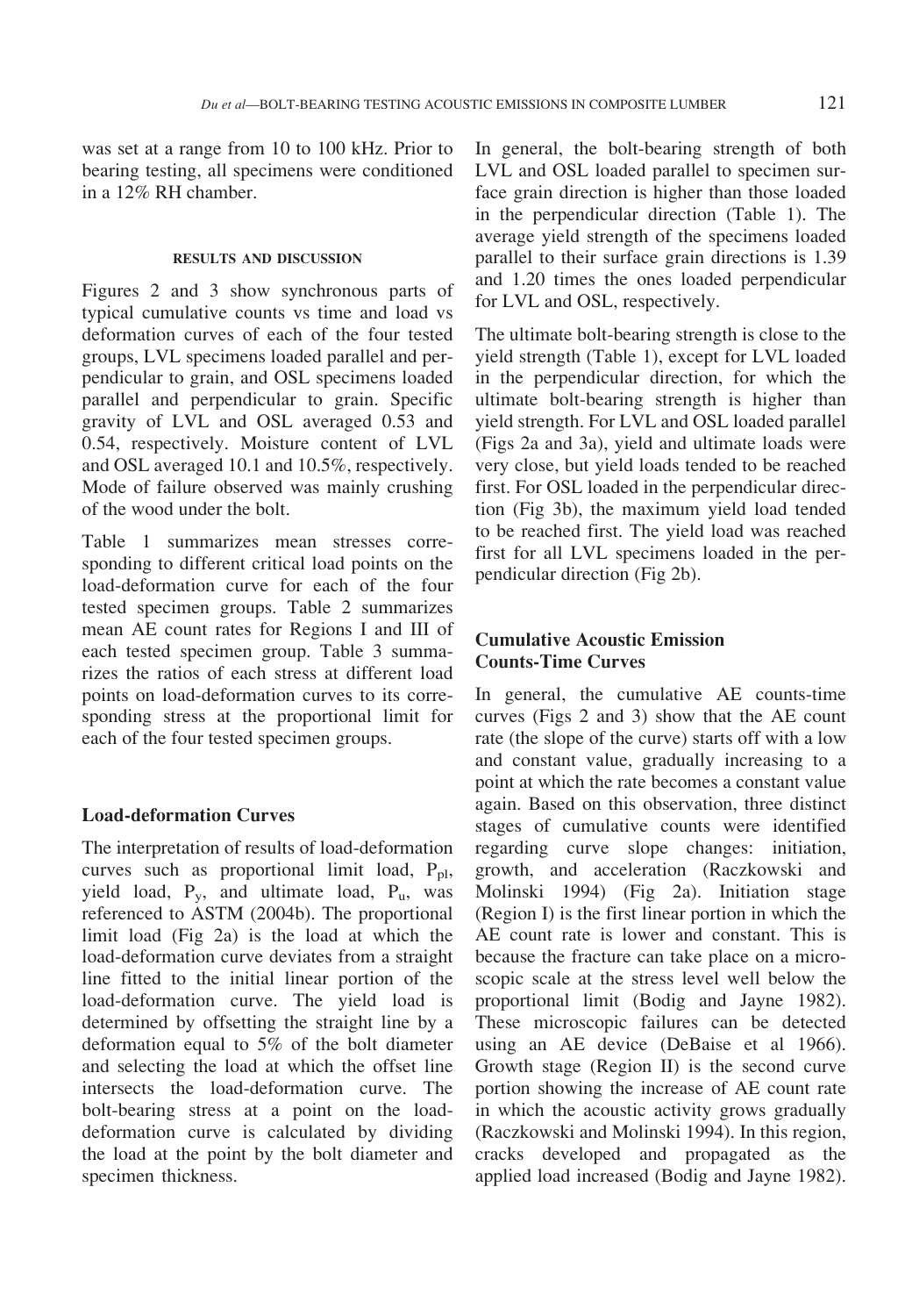

Figure 2. Typical cumulative counts-time and load-deformation curves showing acoustic emission behavior of full-hole bolt-bearing testing on laminated veneer lumber (a) parallel and (b) perpendicular to surface veneer orientation.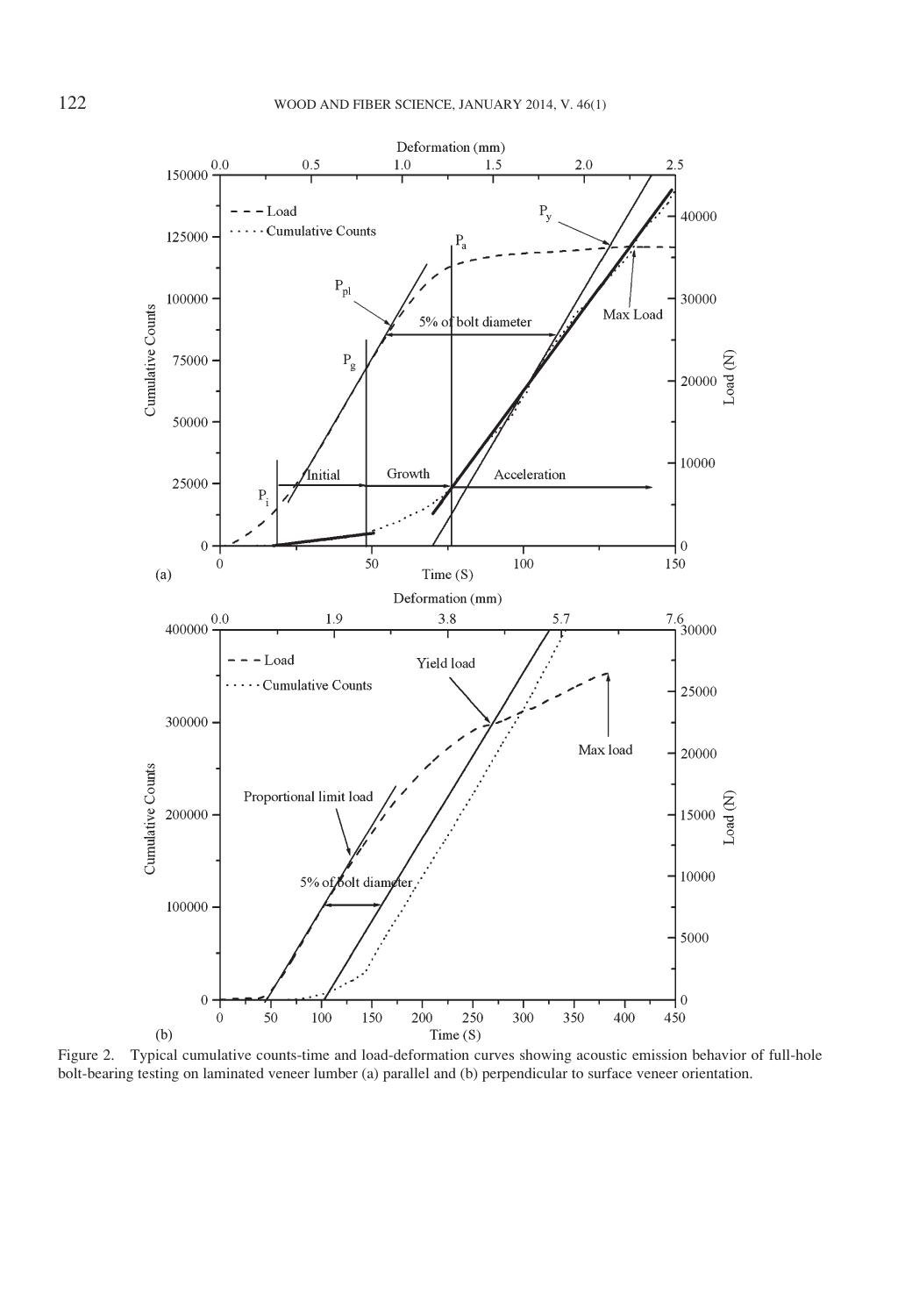

Figure 3. Typical cumulative counts-time and load-deformation curves showing acoustic emission behavior of full-hole bolt-bearing testing on oriented strand lumber (a) parallel and (b) perpendicular to surface strand orientation.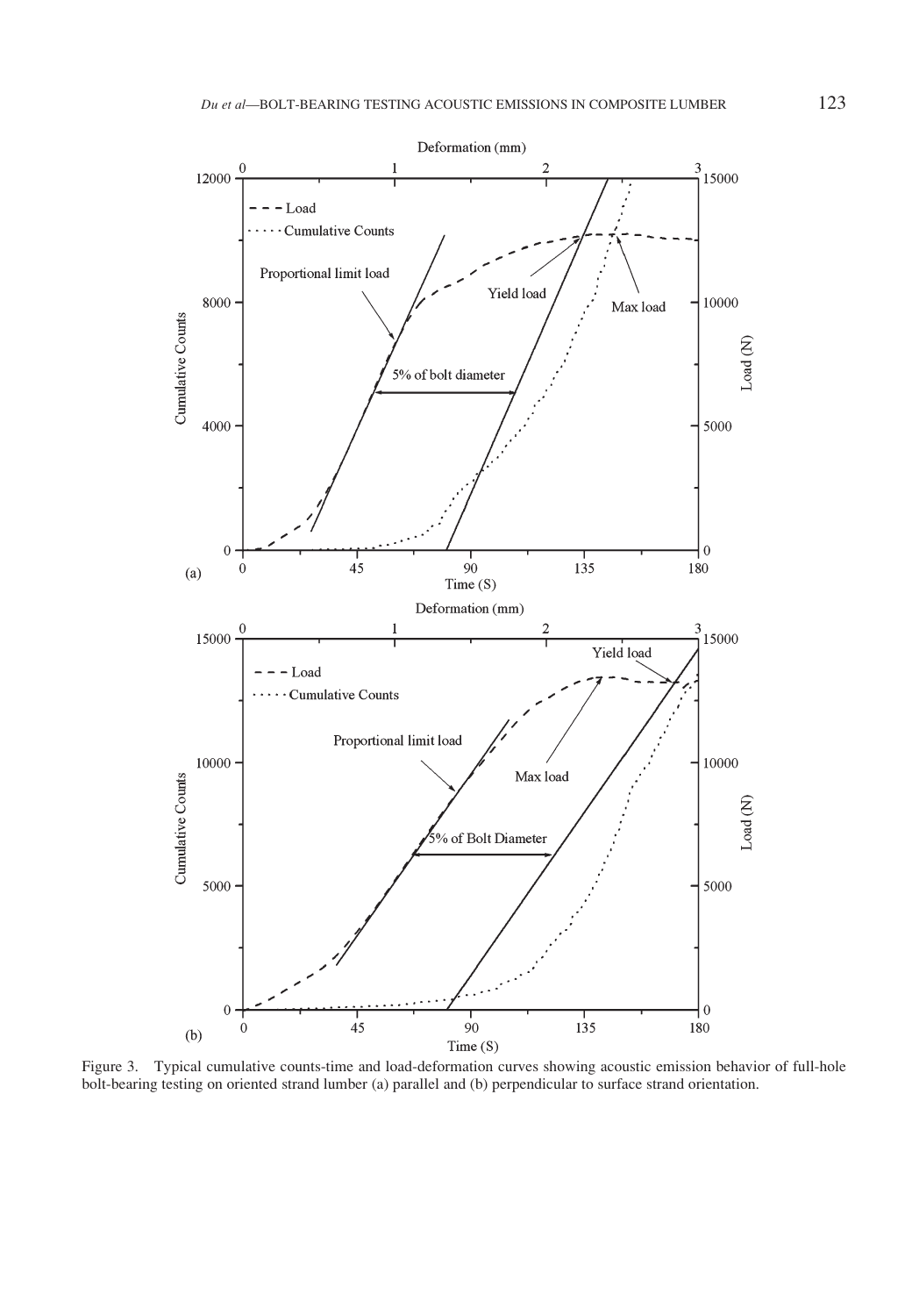| Material type                         | Loading direction |                | $P_g$       | $P_{\rm pl}$<br>(kPa) | $P_{\rm a}$ | $P_v$      |            |
|---------------------------------------|-------------------|----------------|-------------|-----------------------|-------------|------------|------------|
| <b>LVL</b>                            | Parallel          | $1650(45)^{a}$ | 20,500 (36) | 30,000(12)            | 36,900 (17) | 43,200(6)  | 43,300(6)  |
|                                       | Perpendicular     | 1370 (38)      | 8780 (10)   | 12,800(15)            | 16,100(10)  | 31,000(8)  | 34,800(6)  |
| OSL                                   | Parallel          | 3940 (63)      | 21,000(6)   | 18,000 (17)           | 27,000(9)   | 26,700(8)  | 27,100(8)  |
|                                       | Perpendicular     | 4070 (53)      | 14,900(30)  | 15,600 (24)           | 20,600(21)  | 22,300(10) | 22,600(10) |
| and the company's company's company's |                   |                |             |                       |             |            |            |

Table 1. Mean stress values corresponding to different critical load points on the load-deformation curve for each of four tested specimen groups.

<sup>a</sup> Values in parentheses are coefficients of variation in percent.

LVL, laminated veneer lumber; OSL, oriented strand lumber.

Therefore, the growth stage can be viewed as a transitional progressive region between Regions I and III in which the AE count rate increased from low to high. Acceleration stage (Region III) is the third portion in which the AE count rate remained high and constant up to specimen failure at which the acoustic activity reached exponential increase (Raczkowski and Molinski 1994). In this region, the cracks grew further, their resistance to stresses became low, and the cracks accelerated and catastrophic failure resulted. This accelerated crack growth yielded more AE activities.

Regression analyses of each individual AE cumulative counts-time curve of tested specimens showed that a strong linear relationship existed between cumulative AE counts and time within Regions I and III. The mean values of coefficients of determination  $(r^2)$  of those lines ranged from 0.843 to 0.997 with coefficients of variation ranging from 0.2 to 7.7% (Table 2). Therefore, the slopes of simple linear functions were calculated for each data set, ie two slopes were obtained for two linear regions.

Table 2 summarized the mean values of calculated slopes (AE count rates) for the two linear portions of each combination of material type  $\times$ loading direction. The averaged AE count rates for LVL in Region I were 56 and 43 counts/s for parallel and perpendicular loading directions, respectively, and there was little difference between the two rates. These two rates are much lower than their corresponding rates in Region III, which were 531 and 1104 counts/s for parallel and perpendicular loading directions, respectively. In Region III, the AE count rate of LVL loaded in perpendicular direction is almost twice that of the one in parallel direction. A similar trend of higher AE count rates in Region III compared with Region I was observed for OSL (Table 2). However, there was not much difference between the two rates in Region III of OSL. In general, OSL specimens subjected to bolt-bearing load have much lower AE count rates than LVL.

Average bolt-bearing stresses corresponding to loads,  $P_i$ ,  $P_g$ , and  $P_a$ , at three points along loaddeformation curves (Fig 2a) for each tested

Table 2. Summary of mean acoustic emission counts rate values for Regions I and III of each of four tested specimen groups.

|               |                   | Region          |            |                 |            |  |  |
|---------------|-------------------|-----------------|------------|-----------------|------------|--|--|
|               |                   |                 |            | Ш               |            |  |  |
| Material type | Grain orientation | Rate (counts/s) |            | Rate (counts/s) |            |  |  |
| LVL           | Parallel          | 56 $(110)^a$    | 0.959(2.2) | 570 (56)        | 0.987(0.5) |  |  |
|               | Perpendicular     | 43 (81)         | 0.911(2.7) | 1104(66)        | 0.997(0.2) |  |  |
| <b>OSL</b>    | Parallel          | 4(29)           | 0.843(4.7) | 193(7)          | 0.994(0.6) |  |  |
|               | Perpendicular     | 11 (71)         | 0.896(7.7) | 203(23)         | 0.995(0.4) |  |  |

<sup>a</sup> Values in parentheses are coefficients of variation in percent.

LVL, laminated veneer lumber; OSL, oriented strand lumber.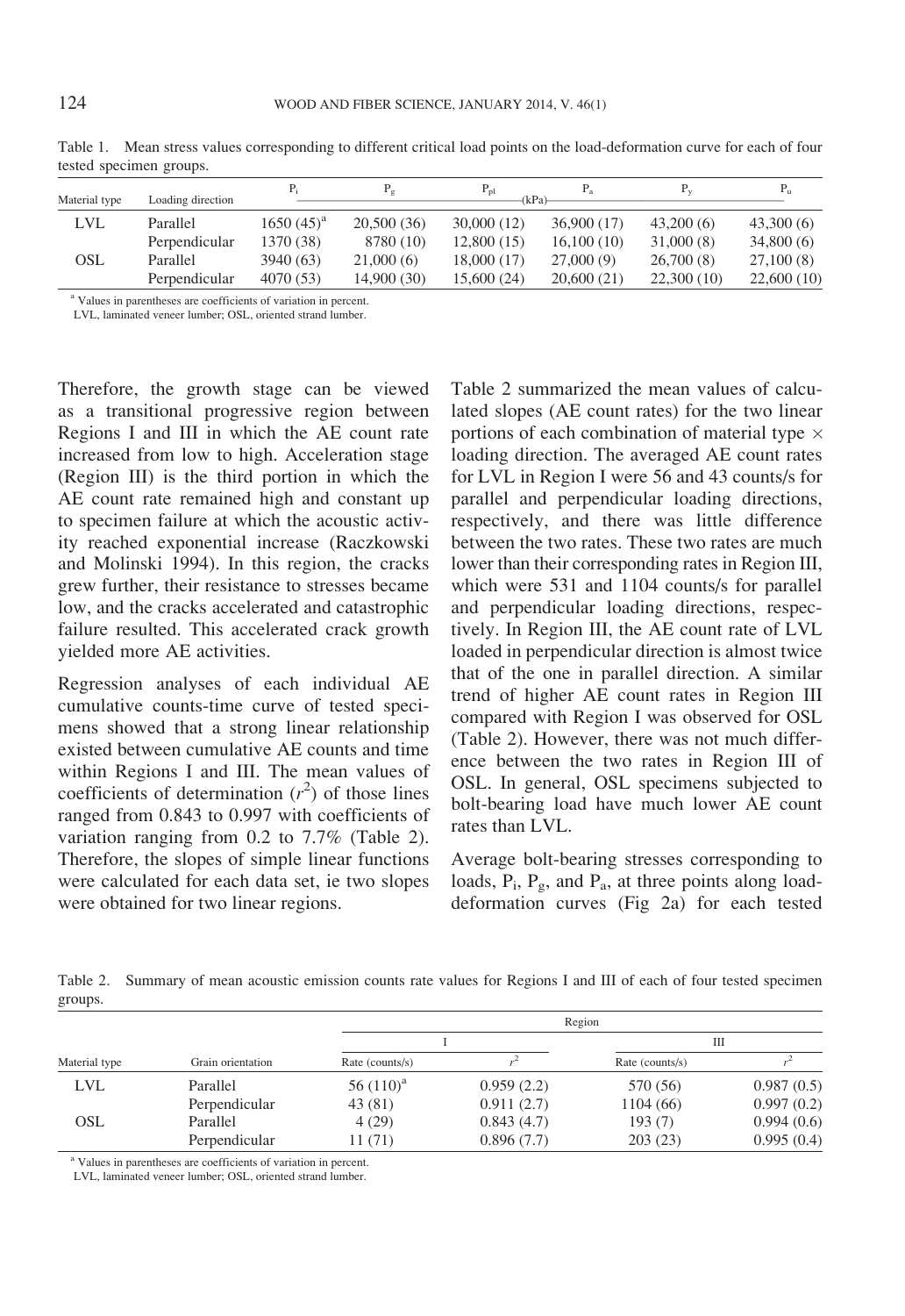| Material type | Loading direction |      | $\pm$ $\alpha$ | $n_{\rm pl}$ |      | ALC: Y |
|---------------|-------------------|------|----------------|--------------|------|--------|
| LVL           | Parallel          | 0.06 | 0.68           |              |      | 1.44   |
|               | Perpendicular     | 0.11 | 0.69           |              | 1.26 | 2.42   |
| OSL           | Parallel          | 0.22 |                |              | 1.50 | 1.48   |
|               | Perpendicular     | 0.26 | 0.96           |              | 1.32 | 1.43   |

Table 3. Summary of load ratios of each load to its corresponding load at proportional limit for each of four tested groups.

LVL, laminated veneer lumber; OSL, oriented strand lumber.

group were calculated and summarized in Table 1.  $P_i$  is the load on a load-deformation curve corresponding to a point on the cumulative counts-time curve at which Region I starts with the first AE activity.  $P_g$  is the load corresponding to a point on the cumulative counts-time curve at which Region I ends and Region II starts.  $P_a$  is the load corresponding to a point on the cumulative counts-time curve at which Region II ends and Region III starts.

For LVL loaded parallel (Table 1), no AE activity was recorded prior to the compression stress reaching 1650 kPa, which is 6% of its stress at a proportional limit (Table 3). For LVL loaded perpendicular, AE activities began at a stress of 1370 kPa, which is 11% of its stress at a proportional limit. For OSL, the two stress values are 3940 and 4070 kPa for parallel and perpendicular loads, respectively, which are 22 and 26% of their stresses at proportional limits, respectively.

Table 3 indicates that the load,  $P_g$ , was 0.68 and 0.69 times that of  $P_{pl}$  for LVL materials loaded parallel and perpendicular, respectively. This implies that the material underneath the bolt still could have been in the elastic range when the measured AE count rate was in the 50-counts/s range (Table 2). The load,  $P_a$ , of LVL loaded parallel was 1.23 times that of  $P_{pl}$  and the load,  $P_y$ , was 1.44 times that of  $P_{pl}$  (Table 3). This implies that once the measured AE count rate reached 570 counts/s, the stress of LVL underneath the bolt might have been beyond its proportional limit and approaching 5% of the yield failure point. The load, Pa, of LVL loaded perpendicular was 1.26 times that of  $P_{pl}$ , and the load,  $P_v$ , was 2.42 times that of  $P_{PL}$ . This might imply that once the average AE count rate reached 1104 counts/s, the stress of LVL material underneath the bolt may have exceeded its

proportional limit and started to approach failure but may still have been far from 5% of the yield failure point.

In the case of OSL subjected to load parallel to grain (Table 3), the load,  $P_g$ , was 1.17 times that of  $P_{\text{pl}}$ . This means that there is a possibility that the loaded material underneath the bolt could have had some permanent damage that occurred in Region I. The load, Pa, was 1.50 times that of  $P_{pl}$  (Table 3), and the load,  $P_y$ , was 1.48 times that of  $P_{pl}$ . This means a measured AE count rate of 193 counts/s would indicate that the stress of OSL material underneath the bolt reached the 5% yield point.

For the OSL loaded perpendicular, the load,  $P_{\varrho}$ , was  $0.96$  times that of  $P_{pl}$ , whereas the load,  $P_a$ , was 1.32 times that of  $P_{pl}$ , and the yield load,  $P_y$ , was 1.43 times that of  $P_{pl}$ . This result indicated that the loaded material underneath the bolt was still in the elastic range in Region I if an averaged AE count rate of 11 counts/s was measured. Once the measured AE count rate reached 203 counts/s, the stress of the OSL material underneath the bolt may have been beyond its proportional limit and approaching the 5% yield failure point.

#### **CONCLUSIONS**

AE characteristics of full-hole bolt-bearing testing on SCL were investigated through analyzing AE cumulative counts vs time curves and synchronously recorded load-deformation curves from tested LVL and OSL specimens. In general, the AE cumulative counts vs time curves of tested SCL can be characterized with three distinct regions in terms of AE count rates, Region I with lower constant count rate, Region II with varied and increased count rate, and